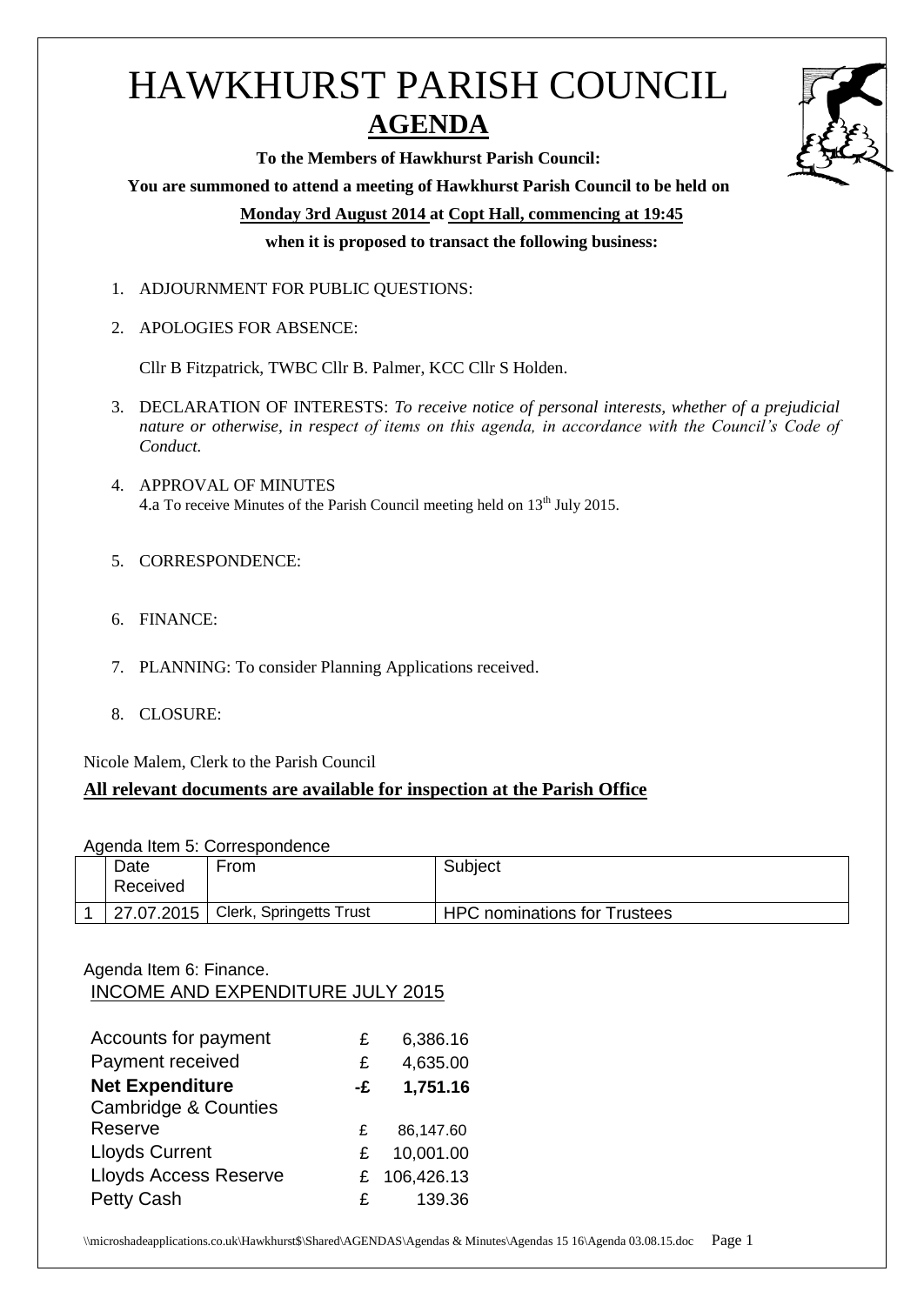6.1 Agreement to pay payments schedule.

6.2 Account reconciliation and petty cash check.

6.3 resolution to publish payments list

Agenda Item 7: Planning

7.1 Planning & Highways Information:

| Ref. No.       | Proposal                    | Location              | Comments                 |
|----------------|-----------------------------|-----------------------|--------------------------|
| KCC/TW/0127/20 | Installation of             | Conghurst Farm        |                          |
| 15             | <b>Agricultural Dryer</b>   |                       |                          |
| Emma Pavitt    | <b>KCC Highways and</b>     | <b>Fowlers Wood</b>   | Demand to cut back       |
|                | Transportation              |                       | vegetation from pavement |
| D. Maltby TWBC | Siting of defibrillator     | Royal Oak, Rye Rd     | <b>Requires LBC</b>      |
| L. Middlemiss, | <b>Major Sites Position</b> | Birchfield, Lillesden | Update on progress       |
| <b>TWBC</b>    | <b>Statement</b>            | <b>Sites</b>          |                          |

#### 7.2 Planning TWBC Approved:

| Ref            | Proposal                                                                                                                   | Location                              | Comments/Valid                                                      |
|----------------|----------------------------------------------------------------------------------------------------------------------------|---------------------------------------|---------------------------------------------------------------------|
| 15/503255/FULL | Construction of new                                                                                                        | Rydal Water, Copthall                 |                                                                     |
|                | conservatory to rear                                                                                                       | Avenue                                |                                                                     |
| 15/503764/LBC  | General adaptations internally<br>with minor alterations to<br>externals and demolition of<br>single storey rear extension | Old Moor Post Office,<br>The Moor     | Change of use<br>application to<br>residential use still<br>pending |
| 15/503779/FULL | Two storey side extension                                                                                                  | April Cottage, Ockley<br>Lane         |                                                                     |
| 15/503954/FULL | Extension, alterations<br>construction of 2m high wall<br>and triple garage.                                               | Falcon House, High<br><b>Street</b>   |                                                                     |
| 15/503513/FULL | Conversion of roof with<br>insertion of 2 pitched roof<br>dormers, insertion of rooflights<br>and changes to fenestration  | Ashwood, Copthall<br>Avenue           |                                                                     |
| 15/50440/FULL  | Conversion of coach house<br>$\overline{1}$<br>bed<br>dwelling<br>into<br>with<br>ancillary parking                        | Weald House, Ockley<br>Rd             |                                                                     |
| 15/505780/SUB  | Submission of details pursuant<br>to 15/502431                                                                             | Land adj. Hartnokes,<br>Heartenoak Rd |                                                                     |

## 7.3 Planning TWBC Refused:

| Ref. No.       | Proposal                                     | Location                          | Comments/Valid                                                                     |
|----------------|----------------------------------------------|-----------------------------------|------------------------------------------------------------------------------------|
| 15/503777/FULL | First floor extension and<br>loft conversion | 3 Ockley Cottages, Ockley<br>Lane | Significant adverse<br>impact on living<br>conditions of<br>neighbouring property. |

## 7.4 Planning Applications received:

| <b>Number</b> | <b>Application No</b> |                                      |    | <b>Proposal</b> |             | Location   | <b>Comments</b> |
|---------------|-----------------------|--------------------------------------|----|-----------------|-------------|------------|-----------------|
|               | 43 15/505421/FULL     | Change of use from office and Abacus |    |                 |             |            |                 |
|               |                       | <b>conversion</b>                    | to |                 | residential | use House, |                 |

\\microshadeapplications.co.uk\Hawkhurst\$\Shared\AGENDAS\Agendas & Minutes\Agendas 15 16\Agenda 03.08.15.doc Page 2